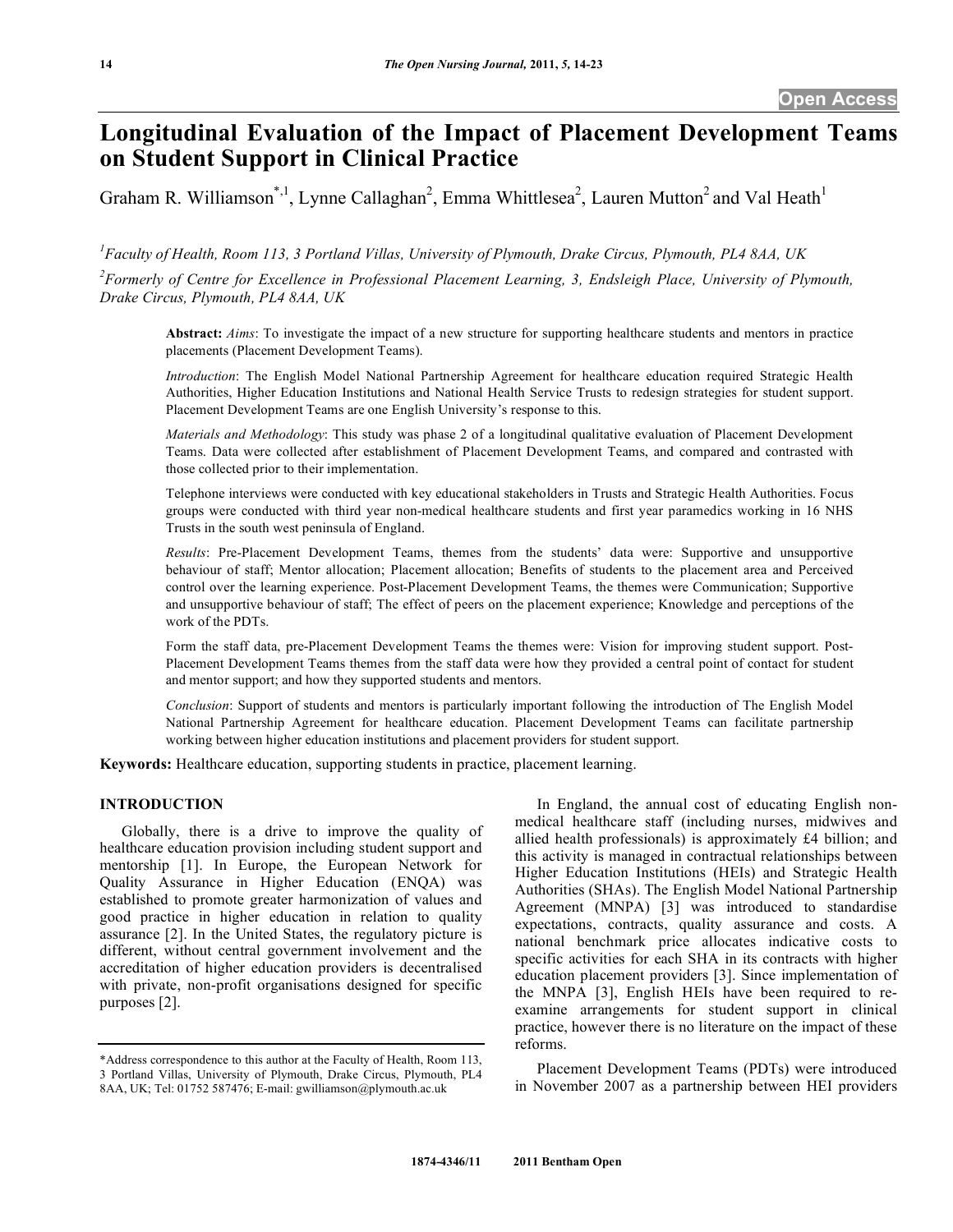in Devon, Cornwall and Somerset and their practice placement providers [4]. One university faculty of health is the major provider of regional health care education, educating undergraduate students from disciplines including nursing, midwifery, ambulance paramedicine, dietetics and physiotherapy, but not including medicine and dentistry, which have separate support arrangements. (A second university delivers education for radiography students, and these students are included in the PDTs). Sixteen NHS Trusts have contractual relationships with these two universities to deliver the practice elements of their education [4].

 In response to the English National Model Contract (DH 2006) for healthcare education, our faculty introduced Placement Development Teams (PDTs) [4, 5]. PDTs comprise academic staff in partnership with practice-based staff in all placement areas (NHS Trusts and the independent sector), who work together to deliver a range of supportive activities for students and mentors in practice. These activities focus primarily on support for students and mentors in practice placement areas and include the following: mentor preparation and updates; visits to placement areas to support individuals or groups of mentors and students; quality assurance audits and action planning with placement areas; providing profession-specific advice in multidisciplinary settings. PDTs involve interdisciplinary teams supporting all learners in practice, to provide cohesive interpersonal and structural support throughout students' placement learning experience [4]. PDTs thus reflect a local response to English policy drivers; they also exist in the context of international developments concerning the importance of mentoring and student support. Most developed nations require some level of post-qualifying ward experience and appropriate preparation and support for prospective mentors. There is an emphasis on communication skills and clinical expertise as being essential in mentorship roles, and mentors should help the student to learn through effective relationships; mentors are thus simultaneously teachers and supervisors, who nurture, assess clinical practice and monitor performance [6].

 Phase one of our longitudinal study [4] investigated students' and staff perceptions of support activities prior to the implementation of PDTs (in late 2007). Phase two (in early 2009) had two elements: data were collected from

multi-professional healthcare student groups and PDT staff relating to the perception of PDTs support activities, and to interprofessional education. The interprofessional education element is reported elsewhere [5]. This current study is the second element of phase two and compares data on supporting students in clinical practice prior to PDTs' implementation with that gathered after implementation. It is thus a unique and innovative longitudinal study as it evaluates one HEI's structural response to the changing political drivers intended to improve partnership working and student and mentor support.

#### **Aim**

 The aim of the project is to compare and contrast data from before PDTs' implementation with that gathered after their first year of operation in a longitudinal qualitative evaluation.

## **MATERIALS AND METHODOLOGY**

# **Design**

 This longitudinal qualitative evaluation used telephone interviews and focus groups to explore student support from a staff and multi-professional student perspective. The Faculty of Health and Social Work's Human Ethics sub Committee approved the study, but the local NHS Research Ethics Committee Chair deemed the study to be service evaluation, which did not require full approval. NHS Trusts' research governance approval was given by individual trusts' research governance leads. Participants received an information sheet and gave signed consent prior to interviews, on a form which gave guarantees of confidentiality, anonymity and rights to withdraw without prejudice [4].

# **Sample**

 Forty-one students participated in the study. Two focus groups were held for both physiotherapy and adult nursing respectively and one focus group was held for podiatry and occupational therapy (n=30). Students from the disciplines of midwifery, dietetics and paramedics took part in individual telephone interviews  $(n=11)$  as they were unable to attend focus groups because they were off-site at the time of recruitment for their clinical placements [5]. Students were

| <b>Students</b>                                                                             | <b>Interview Methods</b>        | <b>Total Numbers</b> |
|---------------------------------------------------------------------------------------------|---------------------------------|----------------------|
| Midwifery, dietetics and paramedics                                                         | Individual telephone interviews | 11                   |
| Physiotherapy and adult nursing (two groups); podiatry and occupational therapy (one group) | Focus groups                    | 30                   |
|                                                                                             |                                 | Student total = $41$ |
| <b>Staff</b>                                                                                |                                 |                      |
| PDT academic leads                                                                          | Individual telephone interviews | $\sigma$             |
| PDT practice lead                                                                           | Individual telephone interviews |                      |
| Directors of Nursing                                                                        | Individual telephone interviews | 3                    |
| Strategic Health Authority Manager                                                          | Individual telephone interviews |                      |
|                                                                                             |                                 | Staff total = $13$   |

**Table 1. Components of the Sample**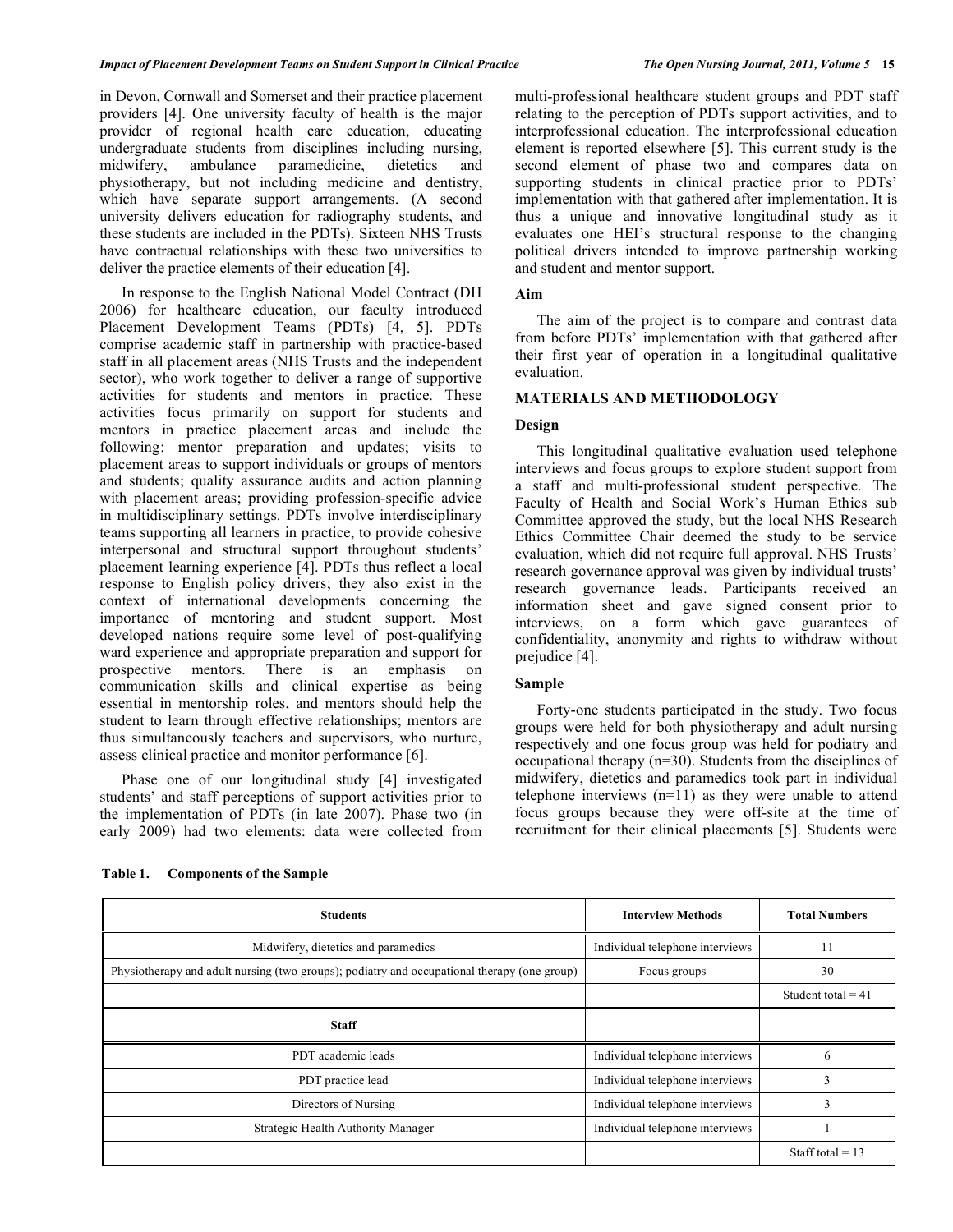#### **16** *The Open Nursing Journal, 2011, Volume 5 Williamson et al.*

recruited either face to face during lectures or *via* email using HEI programme manager distribution lists. Focus groups were run in one of four campuses that were most convenient for the students to access. Data were collected in early 2009 [5].

 PDT staff who participated in stage one [4] were invited *via* email to take part in a telephone interview. The information sheet and consent forms were attached to that email. On receipt of a completed consent form, the researcher arranged a time for the interview at the convenience of the participant. Thirteen staff across six Acute Trust PDTs participated in the evaluation. These included six academic leads, three strategic leads, three

#### **Table 2. Questions Used for the Student Interviews**

nursing directors and one SHA manager. Table **1** indicates the components of the sample.

# **Data Collection**

 Students participated *via* focus groups and interviews; telephone interviews were used to collect staff data. The questions used for the student interviews are included as Table **2**, and those for the staff interviews in Table **3**.

 Interviews and focus groups were digitally recorded and transcribed verbatim. Data were analysed using Thematic Content Analysis [7]. For Smith [7], 'content analysis' indicates systematic procedures for extracting meaning from a body of textual material so that a large body of material

## **Questions for Phase 1 of the Study:**

We are interested in your experiences of support for you as a student in clinical practice:

- 1. Could you tell me about the roles of staff who support you whilst you are on placement? (who, how do they support you?)
	- a. directly (working with you)
	- b. for the organisation where you were on placement (planning, contributing at unit/organisational level)
	- c. liaising with the university?
- 2. Could you tell me about your relationship with these staff? To what extent do you feel supported?
- 3. How do they implement and manage student support in your current placement area?
- 4. Are there any benefits in having students in your current placement area? Are there any disadvantages?
- 5. Could you tell me about your relationship with the university? (What works well, work does not work so well, what would you like to see improved?)

#### **Additional Questions for Phase 2 of the Study:**

- 1. Could you tell me what you know about Placement Development Teams?
- 2. What is your role in relation to Placement Development Teams?
- 3. What do you believe that their achievements are so far?
- 4. Has their establishment had an impact on your support? If so how?
- 5. What do you believe to be the strengths of these teams?
- 6. How do you feel that they could be improved?

#### **Table 3. Questions Used for the Staff Interviews**

#### **Questions for Phase 1 of the Study:**

We are interested in your experiences of supporting students in clinical practice:

- 1. Could you tell me about your role in terms of supporting students
	- a. directly (working with students)
	- b. for the organisation (planning, contributing at unit/organisational level)
	- c. liaising with the university as the local Higher Education Institution?
- 2. What kind of students do you support? (profession, stage of programme).
- 3. How do you implement & manage student support in your area?
- 4. For those working at both operational and organisational levels: Are there any benefits in having students in your placement area? Do you believe that there are any disadvantages to your placement area?
- 5. What do you believe are your area/organisation's strengths in terms of student support?
- 6. What could be improved in terms of student support in your area/organisation?
- 7. Could you tell me about your relationship with the university as the local Higher Education Institution? What works well, what does not work so well, what do you believe should be improved?

#### **Additional Questions for Stage 2 of the Study:**

- 1. Could you tell me what you know about Placement Development Teams?
- 2. What is your role in relation to Placement Development Teams?
- 3. What do you believe that their achievements are so far?
- 4. Has their establishment had an impact on issues of student support? If so how?
- 5. What do you believe to be the strengths of these teams?
- 6. How do you feel that they could be improved?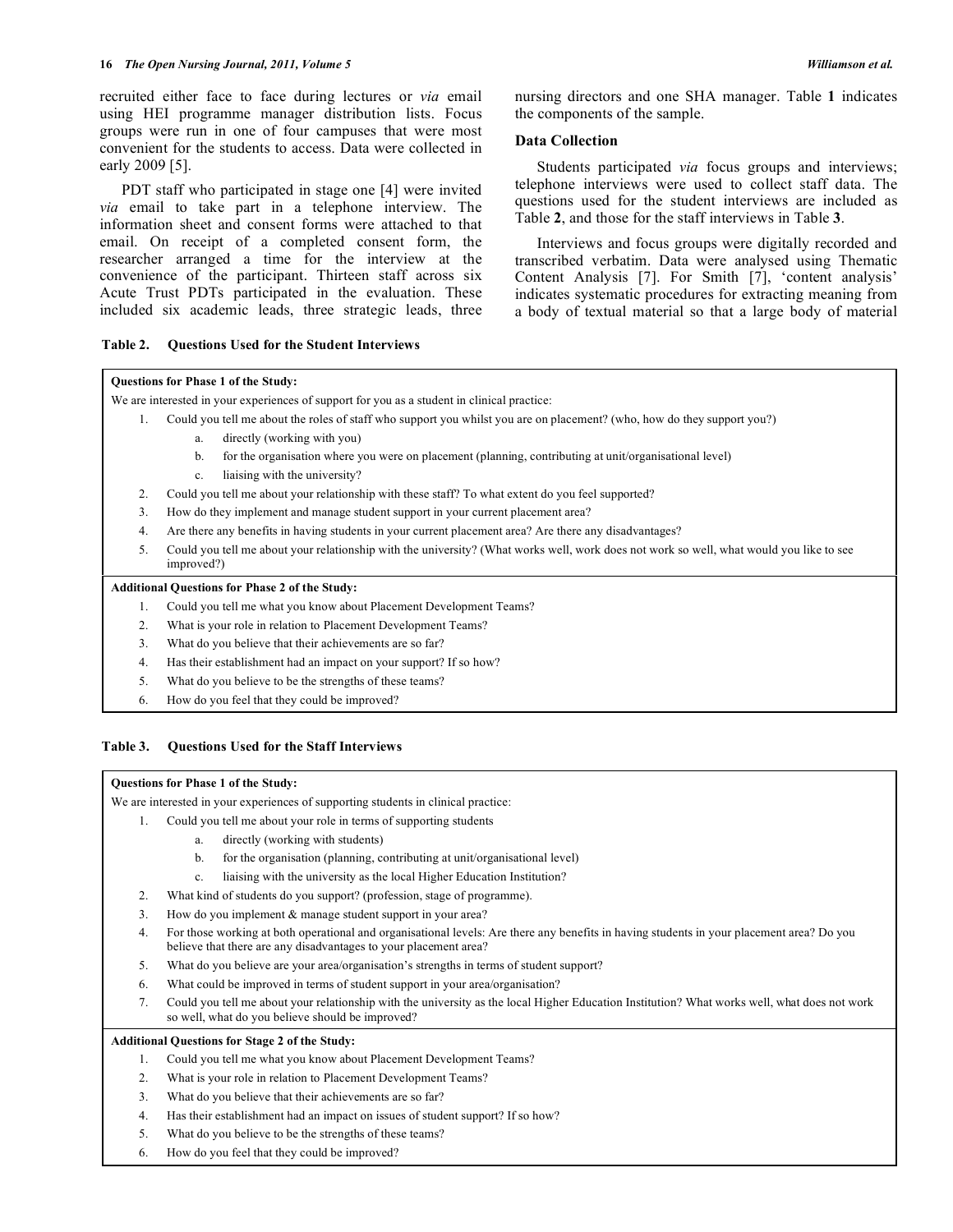can be reduced to a manageable volume. It contributes to theory building and drawing inferences in exploratory research. Content analysis can thus generate qualitative or quantitative findings; in this study, a qualitative approach to interpretation was required to address its aim, and quantification was not undertaken. In order to ensure that rigour and trustworthiness in data analysis were achieved, analysis progressed from identification of codes in transcripts to their analysis, to uncover key themes [7]. Codes were generated from the same data set by two researchers and compared. As emerging themes were consistent between the two researchers across the data sets, the remaining process was completed by one researcher until the final set of categories and themes were reached. These were then discussed and agreed within the research team, demonstrating the intercoder agreement which is key in establishing the reliability of research findings and that they are dependable and trustworthy [4, 7, 8].

## **RESULTS**

 Tables comparing these data with those from phase one [4] are presented at the beginning of the discussion section.

#### **Findings from Students' Data**

Four themes emerged from the students' data including:

- Communication.
- Supportive and unsupportive behaviour of staff.
- The effect of peers on the placement experience.
- Knowledge and perceptions of the work of the PDTs.

#### *Communication*

 Communication was a core theme that ran throughout the analysis and will be outlined below with reference to communication between students, mentors and trust and HEI staff. Positive and negative aspects of communication affected all aspects of placement learning and support. The impact of communication is presented here by phase of the placement learning process: placement preparation, mentor support and placement learning. Students generally viewed communication as efficient, positively affecting their placement experience but also highlighted less effective communication in some areas.

 Students valued being provided with sufficient information to prepare for placements; timely information is essential, particularly when they need to make family arrangements and book accommodation. Most students articulated that gaining information to prepare them for placements was a smooth process, but others believed that information could be communicated more effectively. Although this tended to occur only on programmes where placements were in short supply, some students had trouble in receiving timely placement information:

> *It's been a bit late for some people. I'm fairly flexible but [for] people with children... it's kind of got a bit too close to the actual start of the placement. [Dietetics]*

 Students valued having a clear point of contact in the placement areas to welcome them on their first day. Once in placements, good communication between the HEI and the

placement provider was essential so that students were supported and achieved optimal learning. Students believed that most mentors were well prepared through university and PDT courses but some students articulated that all staff in placements who had contact with students and offered support should receive perpetration for student contact, not solely allocated mentors.

 Students sometimes believed that they were a conduit for communication between the HEI and mentors regarding their learning and assessment needs:

> *The placement I'm on at the moment, I've had to try and explain what I need to get out of it [midwifery 1],* and

> *so I think we have to make them aware of what our learning objectives are [Midwifery 2].*

 Without effective communication, students could be inadequately supported by insufficiently prepared staff. Students had good relationships with mentors and other practice staff; improved informational support and mentor training provided by the PDTs overcame any negative experiences for students and raised the confidence of staff supporting them. Good quality, timely, open communication between all parties involved in practice learning, both between and within institutions ensured a range of positive benefits to students' placement learning experiences.

> *I had a good experience because there was plenty of communication and I felt as though... there were opportunities for me if I needed them. [Dietetics].*

> *Email is kind of quick and easy and often get a quick response [from lecturers] so that's all been good. [Paramedicine].*

> *She [mentor] always replies to every email… if I need her advice she's always willing to meet up with me and she's really good. [Paramedicine].*

 Students stated that staff from university and placement areas were approachable thus enabling them to ask for support:

> *Very passionate about what they're doing, they're approachable; you can go up and ask them stuff. [Podiatry].*

 Students viewed direct communication between themselves and staff as vital in ensuring appropriate placement support. As students worked with many different practice staff, to ensure continuity of support and assessment placement staff must communicate effectively about their experience of working with them:

> *I know that they all got together to discuss the feedback from [my work], and then they all got together towards the end to discuss the final feedback from the whole placement. [Dietetics].*

 Although students generally viewed communication as effective, some students believed that their placement experience could have been enhanced if communication had been more open and efficient. In isolated incidences where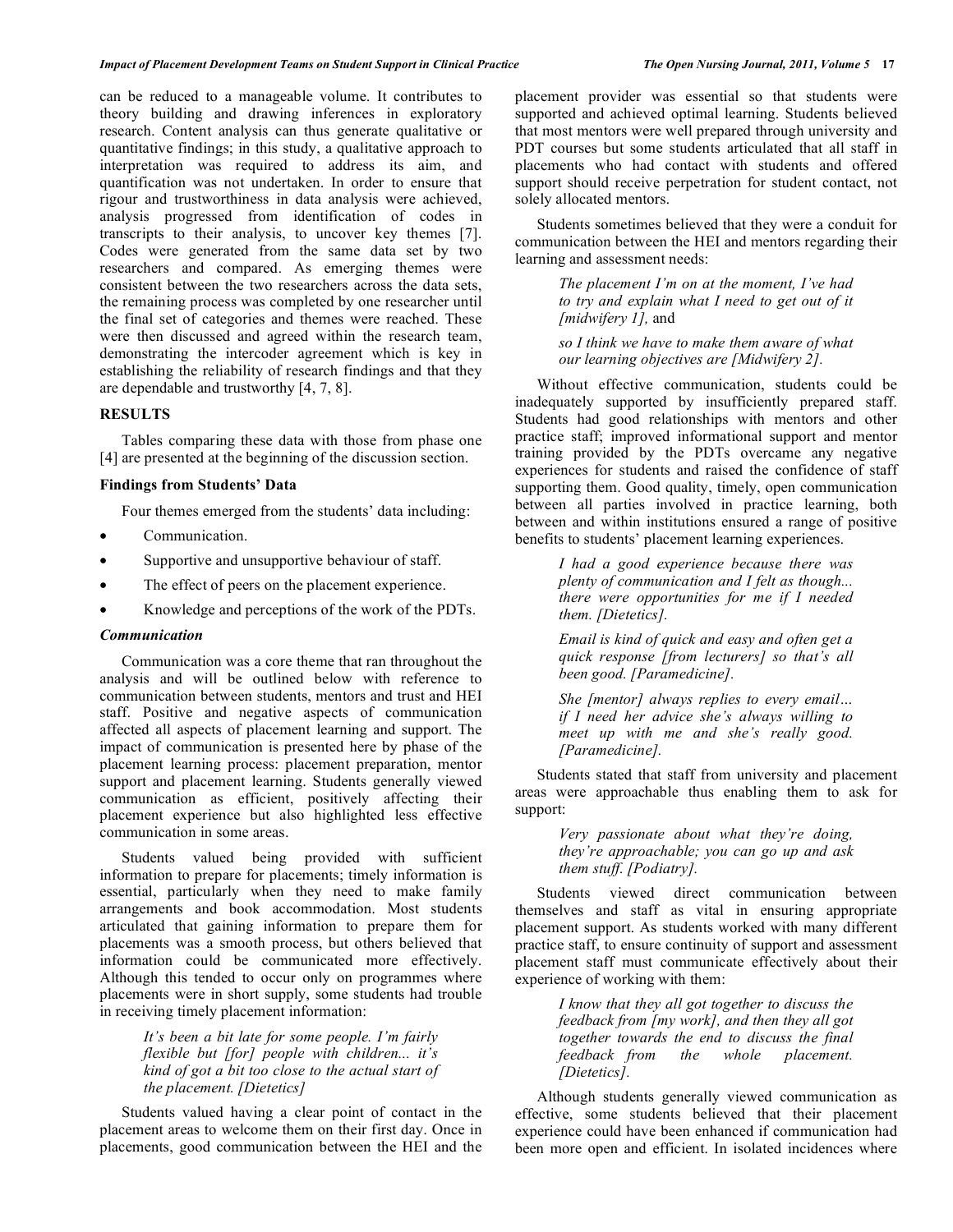communication was perceived as inefficient, students viewed this as being most lacking between the HEI and the individual mentors:

> *There doesn't seem to be any communication... I'd even say that there is no correlation between mentors and the university at all and that is their biggest downfall in communications. [Adult Nursing].*

 Therefore, for students, adequate support whilst on placement required clear, timely, effective communication between themselves and their staff mentors, and also between the HEI and placement areas to ensure that practice staff are sufficiently informed to provide such support.

## **Mentor Support**

#### *Supportive and Unsupportive Behaviour of Staff*

 Students believed they well were supported in their placement learning by staff from PDT and practice. Although sometimes requiring directed support, but students valued being able to direct their own learning if they can access support when needed:

> *There's a lot of self-directed learning in some placements...the support is there though, whatever I need to ask then there's always someone there to answer the question as long as it's not too busy. [Paramedicine].*

 Paramedicine students particularly emphasised the importance of autonomy in their learning and assessment. All students valued the opportunity to work on a supernumerary basis (contributing to the placement area rather than a member of the workforce). However, some students perceived that this boundary was confused by some practice staff who placed pressure on students when workloads were high and expectations of responsibility heightened.

## *The Effect of Peers on the Placement Experience*

 Student numbers in placements varied according to its size. Most students recognised peer support, usually emotional support through discussions of their experiences during break times:

> *When we were together in the hospital there were ten of us which is a fifth of the course, and [in] our lunchtime just to offload with each other was brilliant [others agree] [Physiotherapy].*

 Students provided each other with support by discussing issues and being physically present in the same placement areas; by working together, the positive effects of fellow students can impact directly on students' learning:

> *While there are other students there, you're still getting involved, so it's really good having that support from your peers, and you can learn a lot from each other. What they've been achieving on their placement gives you an idea of what you need to be doing. [Paramedicine].*

 Being observed by a student from another profession can aid in the consolidation of learning:

*I was doing a delivery and there was a paramedic student with me and they have to observe so many deliveries...it's quite nice because it makes you realise how much you do know and the fact that you've learnt things, you can talk things through with them. [Midwifery].* 

 In contrast, some experiences led students to hold opposing views of the value of learning alongside their peers; having too many students learning alongside them could be problematic when there were not enough patients for the number of students:

> *Five of us all turned up and there wasn't enough [to do]...because we're limited in what we can do and I think we were getting in the way because we're all in the same area and it was just too many people. [Paramedicine].*

 Achieving learning objectives is a prime aim for students on placement and in professions such as midwifery, students must complete a specified number of procedures, so fellow students can obstruct achieving these objectives:

> *At the moment I'm doing ok, but I've got a set number of deliveries I have to do to qualify and if they've got a labouring woman and they've got [another] student with them I lose out on that delivery, which can be awkward. [Midwifery].*

## *Knowledge and Implementation of the Work of Placement Development Teams*

 Students' knowledge of PDTs was varied: participating students from professions such as Adult Nursing and Physiotherapy had greater knowledge than others. Adult Nursing students perceived that they had benefitted from PDT support during their placements and in response to specific events:

*I feel supported by the PDT. [Adult nursing].* 

*I spent hours on the phone to her and she was great and then the same person happened to be in another placement of mine in my second year as a staff nurse and PDT person. [Adult Nursing].* 

*There's two things that stick in my mind with this university: when I needed compassionate [leave] away from practice it was sorted, it wasn't an issue, and then in the next [placement] I had an issue in practice and that was sorted as well. [Adult Nursing].* 

 Other students were unsure who they should contact for support:

> *If I was on placement even now in the hospital I wouldn't know where to find [individual's name] and I'd have to...I'm not sure how I'd get hold of her. [Adult Nursing].*

 When the researcher explained the PDTs' roles students were positive in their responses, with ideas about potential functions: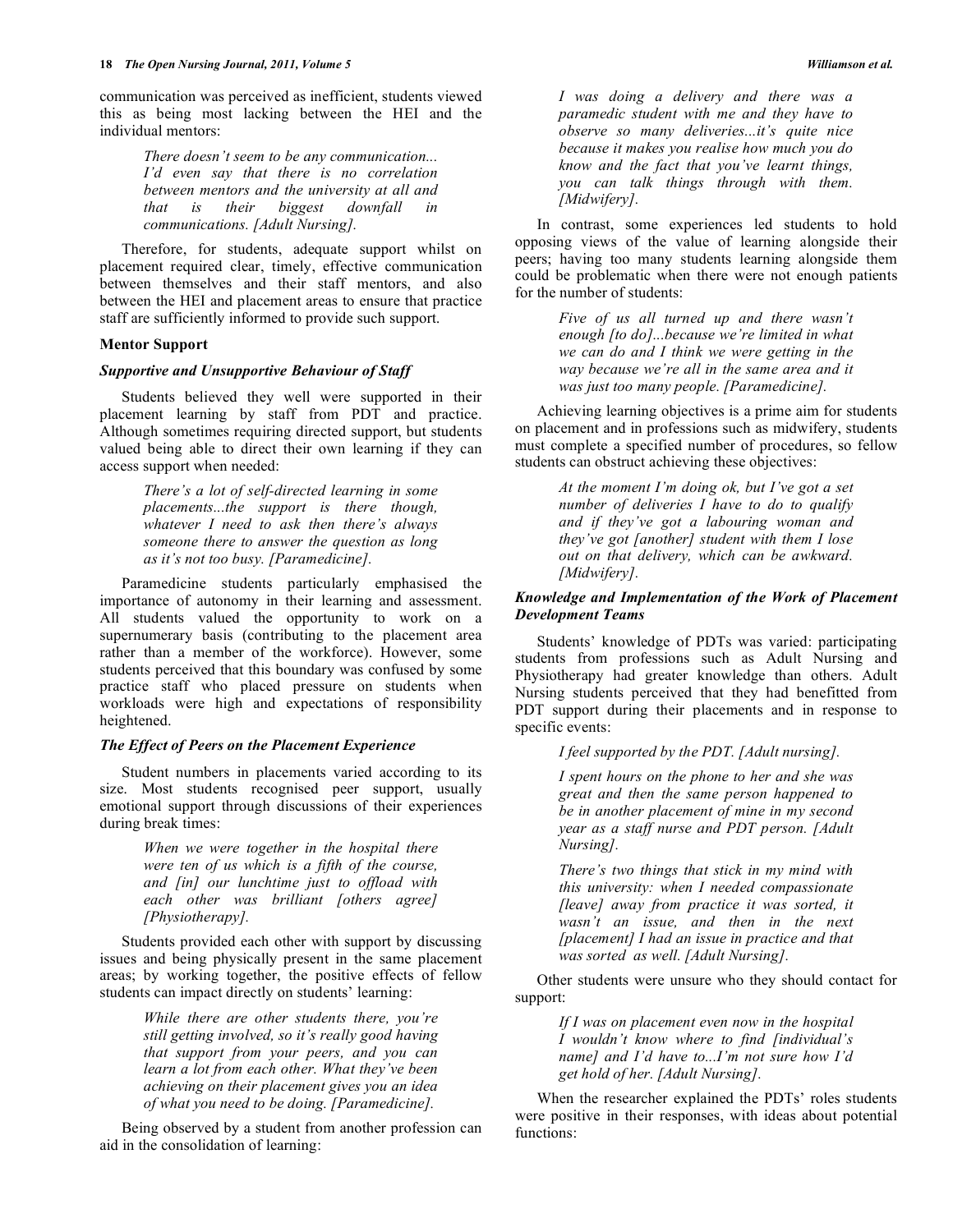*PDTs would be useful for... supporting you in ways like with paperwork or with anything if you weren't quite sure of how to do something. [Physiotherapy].* 

*PDTs within trust [should do] something a bit more strategically. I know some of my friends, they were down in [place name], they had sessions where they go over reflective writing, things like that. [Physiotherapy].* 

 Although some students were not well-informed about PDTs, this reflected not a failure to provide information but the methods used to inform students. They suggested that this information be provided more personally rather than *via*  email or though notices on the web-based 'student portal'.

> *Half an hour where you get everybody together and say 'I'm here, this is my office, this is my job', a couple of slides and just say 'this is how it's going and this is how we're getting on and this is where you fit in if you need to get hold of me'. [Adult Nursing]*

#### **Findings from Placement Development Team staff data**

The two themes emerged from the staff data were

- Central point of contact.
- Direct provision of support.

# *Central Point of Contact*

 PDT leads view themselves as the central point of communication for Trust staff and students; participants described three essential attributes that facilitate it: geographical location; team profile, and joint working between the Trust and the HEI.

 First, locating PDTs and a 0.5 Full Time Equivalent (FTE) HEI academic in the Trusts was viewed as vital to these teams' success:

> *I think by having somebody based locally, that seems to have been hugely important for people.*

 Participants' physical presence aided communication between mentors, students, Trust and HEI and assisted with team working between HEI and Trust staff:

> *It means I'm able to bounce ideas. I'm treated as a member of staff*

 Second, disseminating the PDTs' roles and responsibilities raised their profile so that individuals requiring support were aware of the teams' roles. This high profile needed constant work to maintain as new staff and students entered the Trusts and as support services offered by the PDTs evolved.

> *I don't like to stand still and when I feel the profile is dropping a little bit, it feels like you're going backwards sometimes.*

 PDT profiles were maintained by 'walking the wards' to meet and respond to students and staff and *via* the PDT newsletter. Staff provided examples of assertive approaches to ensuring that PDT activity is known within Trusts:

*We go to every meeting that we're invited to and we muscle our way into those we're not invited to.* 

 Where teams were successful in promoting and maintaining their PDT's profile there was an increase in staff (rather than students) approaching them, particularly mentors:

> *The profile of the PDT is much higher so that we're getting a lot more people dropping in to our office.*

> *It's great that the ward managers are contacting me because, quite rightly, they have something to say when it's not going right.*

 Third, all but one of the academic leads interviewed worked 0.5 FTE in their Trust PDT role and 0.5 FTE in the HEI as lecturers or in placement development; and this link with the HEI mediates Academic Leads' success in supporting students, mentors and Trusts: it is their understanding of the HEI that enables Academic Leads to support staff and students by signposting them to appropriate individuals or services.

> *I suppose because I've got the network in the university. I know who to ask.*

 As a tangible example of how this link worked, participants highlighted mentors' concerns about students not attending placements, a situation which could be easily clarified as a result of the PDT's HEI-Trust link:

> *Their learning experience is in the placements, [it's] better if [placement staff] know that every Monday they're not going to be there, or whatever, so there's some clarity been brought to the situation.*

> *I think it's really good and helpful for students to know that the university and practice talk to each other.*

 PDT enabled this support structure to be the central contact point and line of communication between the two institutions. Participants were clear that maintaining their role was ongoing and that continual communication across placement areas is vital to ensure parity across the Trusts:

> *It is still bumpy; I'm still getting calls from placements where a student pitches up and they don't know anything about them so it's not completely brilliant.*

#### *Direct Provision of Support*

 As well as maintaining direct contact by visiting wards, further support mechanisms include induction programmes and packs, email contacts, and study and drop-in sessions for students. Students only attended sessions when there was an issue to which the PDT could provide a response rather than maintaining regular contact to avoid such situations arising. In order for this to work effectively there needs to be a change in student and staff perceptions of support seeking:

> *I'm questioning the culture where if students accesses support they are seen as failing... because by the time students get to me there*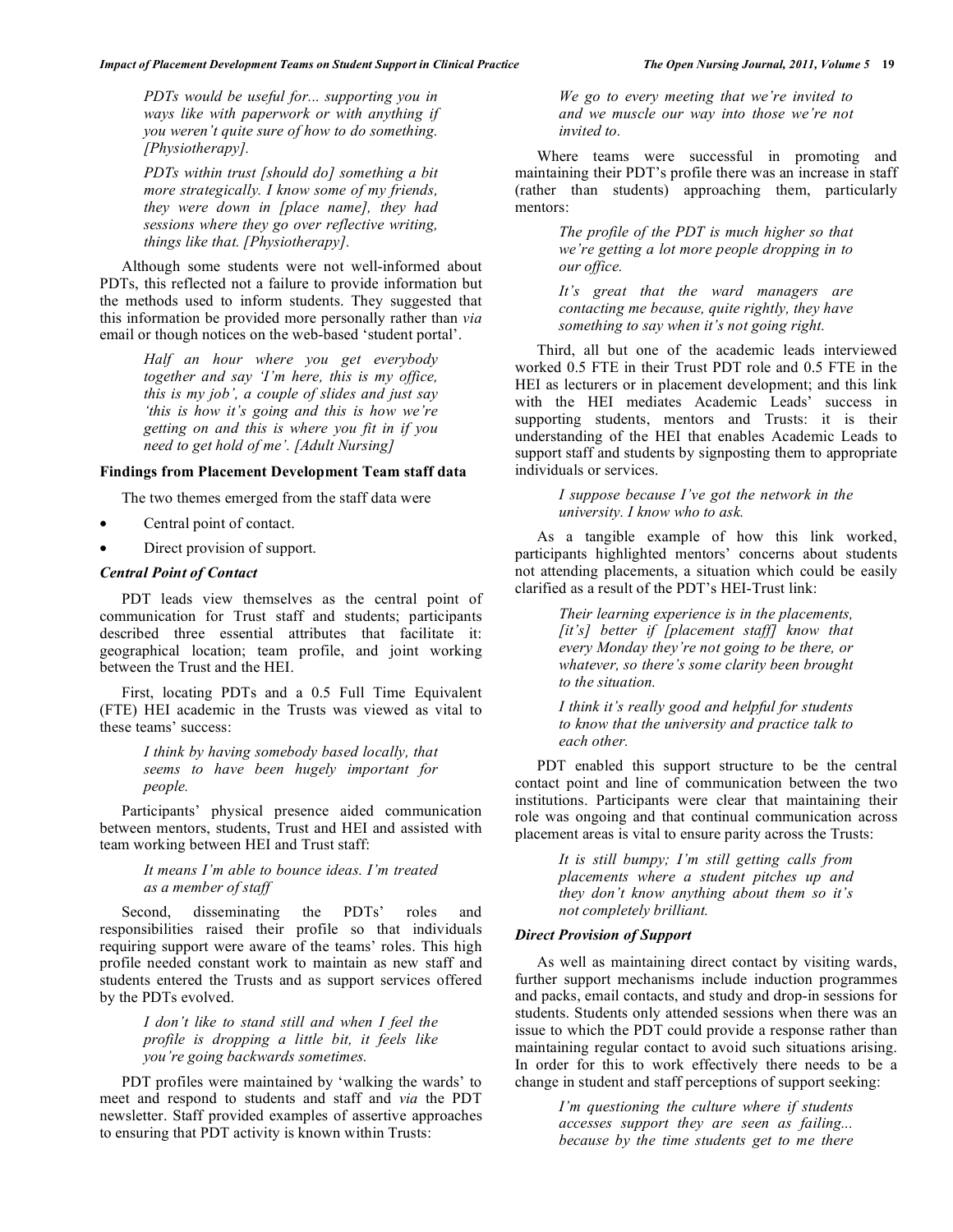*tend to be significant issues to deal with, which is quite interesting because we want to be there for general student support as well.* 

 Participants prepared staff through mentor updates. PDTs had worked hard to ensure that Trust staff were aware of these updates' importance. PDTs were at various stages in negotiations about delivering updates and aimed to collaborate through established processes:

> *We're trying to work with the matrons and sisters to see how we can do that and us being on those steering committees is helping us to move those things forward.*

> *You can't get mentors to study days; it's the same problems that you get on every programme trying to get people out of practice when they're frantic.*

 The challenges to be addressed were staff release; clarity regarding the purpose of placement learning; and preparing staff across the professions.

 First, clinical pressures and restrictions on staff release to attend mentor updates or sessions for 'sign-off mentors' pose challenges in successfully preparing mentors. PDTs initiated modes of delivery to enable updates without time off the wards, including taking updates to mentors at shift handovers rather than mentors attending designated sessions, using electronic and poster presentations and display boards on wards.

 Second, there is a discrepancy between the HEI's understanding of placement learning and that of some mentors:

> *There has been something missing in this organisation about mentors realising practice placements are meant to be [about] developing clinical skills.*

 Third, PDT leads support students and staff across the professions within their Trusts and participants listed a range of professions with whom they worked to a greater or lesser extent.

## **DISCUSSION**

 Table **4** shows how adult nursing students' data from phase 1 prior to PDTs' establishment compares to data from this second phase of the study from multi-professional students after PDTs' implementation. This comparison indicates whether themes were enduring between phases one and two, and whether new themes emerged.

 'Communication' emerged as important for good placement experience, being implicit in students' discussions pre-PDTs and explicit post-PDTs. Students believed that their placement preparation could be improved by more timely allocations, but were unaware of the organisational context: during the study period many of the local acute sector NHS Trusts were undergoing ward and department reorganisations, amalgamations and closures.

 Students identified that PDT staff helped with communication issues and supported them: communication is noted as problematic and a significant disquiet for students elsewhere in the literature, particularly surrounding the amount of communication received on topics including allocations, the curriculum and students' learning outcomes [9]. Poor communication is an important factor in students' leaving their programmes [10]. Also, placement students easily identify examples of best and worst communication practices [11]. Students' concerns in this study were about communication between the HEI and placement staff, rather than between themselves and individual PDT staff and mentors. Students had an understanding of PDTs, and gave examples of support and communication PDT staff offered. Thus, although not perfect, PDTs made a difference to students by addressing their learning needs and through their communication. PDTs had put in place structures in all 16 NHS Trusts for mentor preparation, support and updating and so PDT staff communicated extensively with mentors as well as students. Even so, some students did not equate PDT activity with effective communication by the HEI, possibly because PDT staff are embedded in their placement organisations and perceived as being 'placement' staff rather than 'HEI' staff, even though they worked 0.5 FTE each in the Trusts and the University. From one perspective, there is more work to do in the 'marketing' PDT activity as a partnership between HEI and placement areas; from another, it is interesting that PDT staff had so successfully assimilated in the host organisation that students were identified them as 'Trust' staff.

 Supportive and unsupportive behaviour amongst placement staff was a common theme at both points in our longitudinal study. Supportive behaviour before PDTs was about staff providing tangible, facilitative and emotional support. Supportive behaviour was still valued after PDTs were implemented but the most important aspect concerned autonomous learning. It is difficult to know why this had changed but it may reflect that such comments come from students on the paramedic programme, which has an emphasis on autonomy. Unsupportive behaviour prior to PDTs concerned negative attitudes of staff towards learners, whilst post-PDTs it was discussed as students not being able to work independently when they perceived that their supernumerary status was not fully being fully recognised. Whilst there might be many local clinical and operational

#### **Table 4. Comparison of Student Data on Support Activities Pre-and Post-PDT Implementation**

| <b>Student Data Prior to PDTs [4]</b>                                                                                                                                                            | <b>Student Data Post-PDT Implementation</b>                                                                                                                                       |
|--------------------------------------------------------------------------------------------------------------------------------------------------------------------------------------------------|-----------------------------------------------------------------------------------------------------------------------------------------------------------------------------------|
| Supportive and unsupportive behaviour of staff.<br>Mentor allocation.<br>Placement allocation.<br>Benefits of students to the placement area.<br>Perceived control over the learning experience. | Communication<br>Supportive and unsupportive behaviour of staff<br>The effect of peers on the placement experience<br>٠<br>Knowledge and perceptions of the work of the PDTs<br>٠ |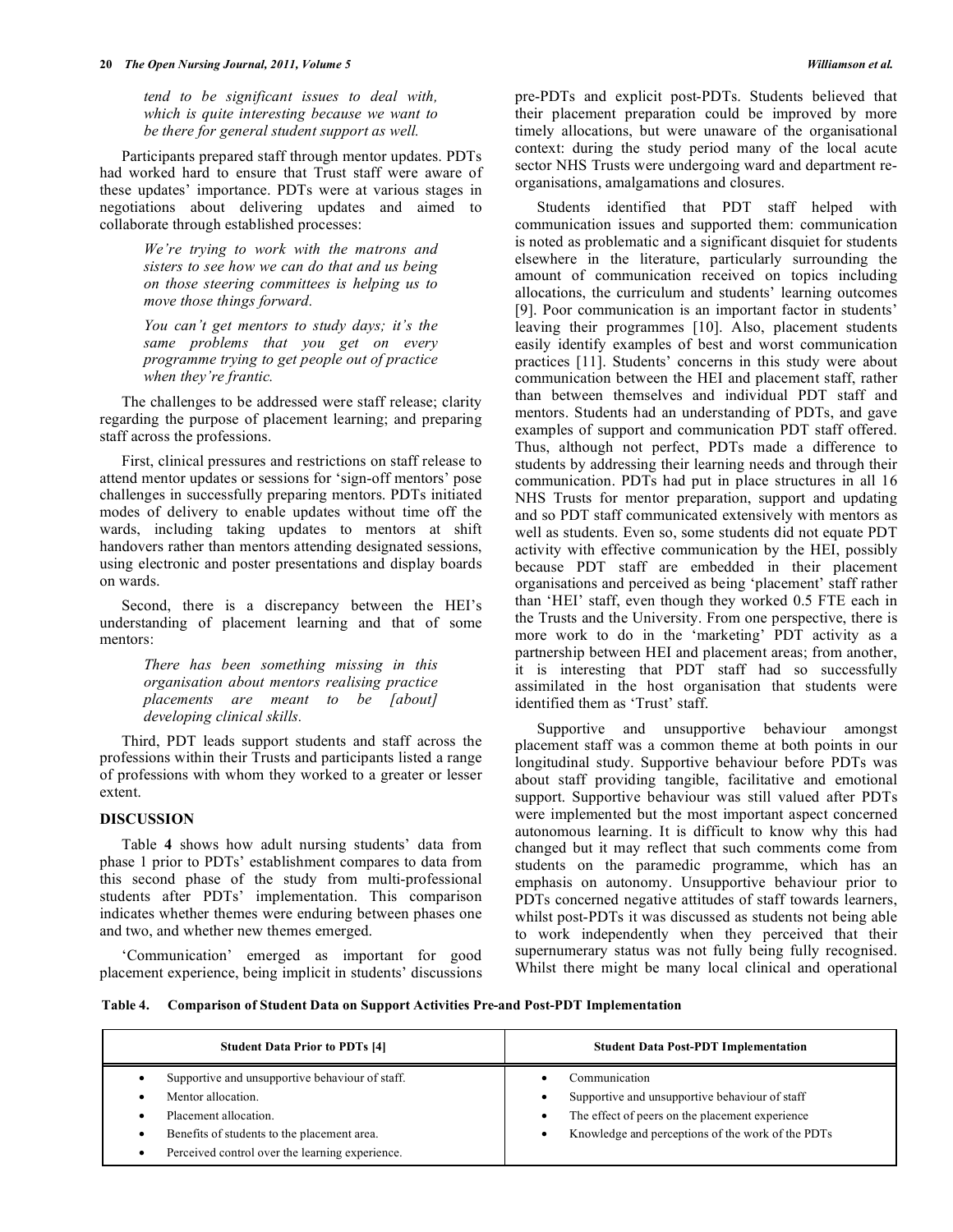#### *Impact of Placement Development Teams on Student Support in Clinical Practice The Open Nursing Journal, 2011, Volume 5* **21**

reasons why a student may perceive that their supernumerary status was occasionally not honoured (and these issues are always fully investigated at a senior level when they occur), it has been reported [12-15] using the validated Clinical Learning Environment Inventory), that students' perceptions of their placements' culture and learning climate influences their learning outcomes, with those most satisfied achieving the best learning outcomes. A supportive clinical learning environment is crucially important for optimum learning and conversely, poor experiences of ward culture and mentors adversely affects students' perceptions of their careers [16].

 We did not measure students' perceptions of the clinical learning environment, but they indicated that communication and the quality of mentoring received were important: mentors help students to learn in clinical practice and formatively and summatively assess their placement learning [6]. The importance of mentoring arose in the data pre- and post-PDTs: initially this concerned how important mentoring was for good practice learning [17, 18], being the single most important relationship a student can have for clinical practice learning [19]. Post-PDTs some students acknowledged that they had good support from mentors but believed that communication between the HEI and the individual mentors could be improved. This might be because students were unaware of the number of mentor updates and support sessions in existence as a result of PDT activity in our study's 16 Trusts.

 Mentoring has long been recognised as a complex and skilled activity, requiring educational preparation, support and recognition [6, 20], although there are concerns about the extent to which mentors find the role stressful and receive adequate preparation for it, and this has an impact on students' assessment and learning experiences [21]. Watson [21] advocates greater emphasis and resources being given to mentor preparation, and a higher visibility of HEI staff for this purpose. Our study did not include interviews with mentors to assess this from their perspective, but PDT leaders in their data articulated that mentor preparation and support were crucial aspects of their activity.

 A further enduring student concern pre- and post-PDTs was the issue of student numbers and their impact on learning. Support from peers was discussed pre- and postimplementation as valuable and important and is consistent with other studies' findings [22, 23]; but when there were 'too many' students, they could not get adequate access to patient care to learn effectively. Student numbers have been expanded over the last decade in the UK as a result of government policy [24, 25], and this can have an adverse impact on placements' ability to support students and facilitate their practice learning [26-30]. It is significant that this is still an issue one year after the implementation of PDTs and that it affects professions other than nursing, but is not something that PDTs can control, only seek to mitigate. As noted previously [4], these findings will be of interest nationally and internationally where student numbers are being expanded as they indicate that this expansion is not without impact on the quality of placement learning.

 Overall, students' data pre- and post-PDTs shows broadly similar concerns (support, communication and mentoring), with some changes in emphasis and awareness of the role of PDTs.

 Table **5** shows how staff data from phase 1 prior to PDTs compares with data from this phase of the study after PDTs' implementation.

 Staff data showed more striking longitudinal development: prior to PDTs, stakeholders' themes were their vision of support services; their aspiration to provide proactive rather than reactive support; an understanding of barriers to good support; and a sense that they wanted to bridge the HEI-Trust gap. After PDTs' implementation they talked about being a central point of contact and providing direct support for students, and now they spoke from the position of having actually carried out these roles; this is to be expected as they had now enacted the role.

 Being a central point of contact involved three facets: their location as staff with substantive roles within the Trusts meant they had ongoing relationships with other Trust staff. This allowed them continually to disseminate PDT activity in their areas, meaning that they were a real link between HEI and Trusts; they gave tangible examples of how they provided direct support. This concerned directly supporting individual learners from the many professions in their areas; their assimilation was so effective, we argue, that it caused issues with students identifying them as Trust rather than HEI staff.

 A more substantial role concerned preparing mentors through updates and dissemination of information around the Trusts. It is here that the staff data contrasts most strongly with that of some students: whilst some students believed that communication was satisfactory between HEIs and mentors, others believed that it could be improved. PDT staff, however, gave myriad examples of how they were in fact carrying out this communication 'on the ground' and were in fact delivering many multiples of sessions and activities for mentor preparation and updating. This dichotomy may be explained by the fact that students are often not in Trusts for extended periods, going between placement areas in the community, independent sector, and other hospitals, and so may not pick up fully on activities such as those of the PDT staff. However, if students are not fully experiencing the role of PDTs, work still needs to be done on dissemination and publicising their activities. One

**Table 5. Comparison of Staff Data on Support Activities Pre-and Post-PDT Implementation** 

| <b>Staff Data Prior to PDTs [4]</b>                                                                                                                            | <b>Staff Themes Post-PDT Implementation</b>             |
|----------------------------------------------------------------------------------------------------------------------------------------------------------------|---------------------------------------------------------|
| Vision of support services.<br>Proactive versus reactive support.<br>Barriers to achieving proactive support.<br>Bridging the gap between HEIs and the Trusts. | Central point of contact<br>Direct provision of support |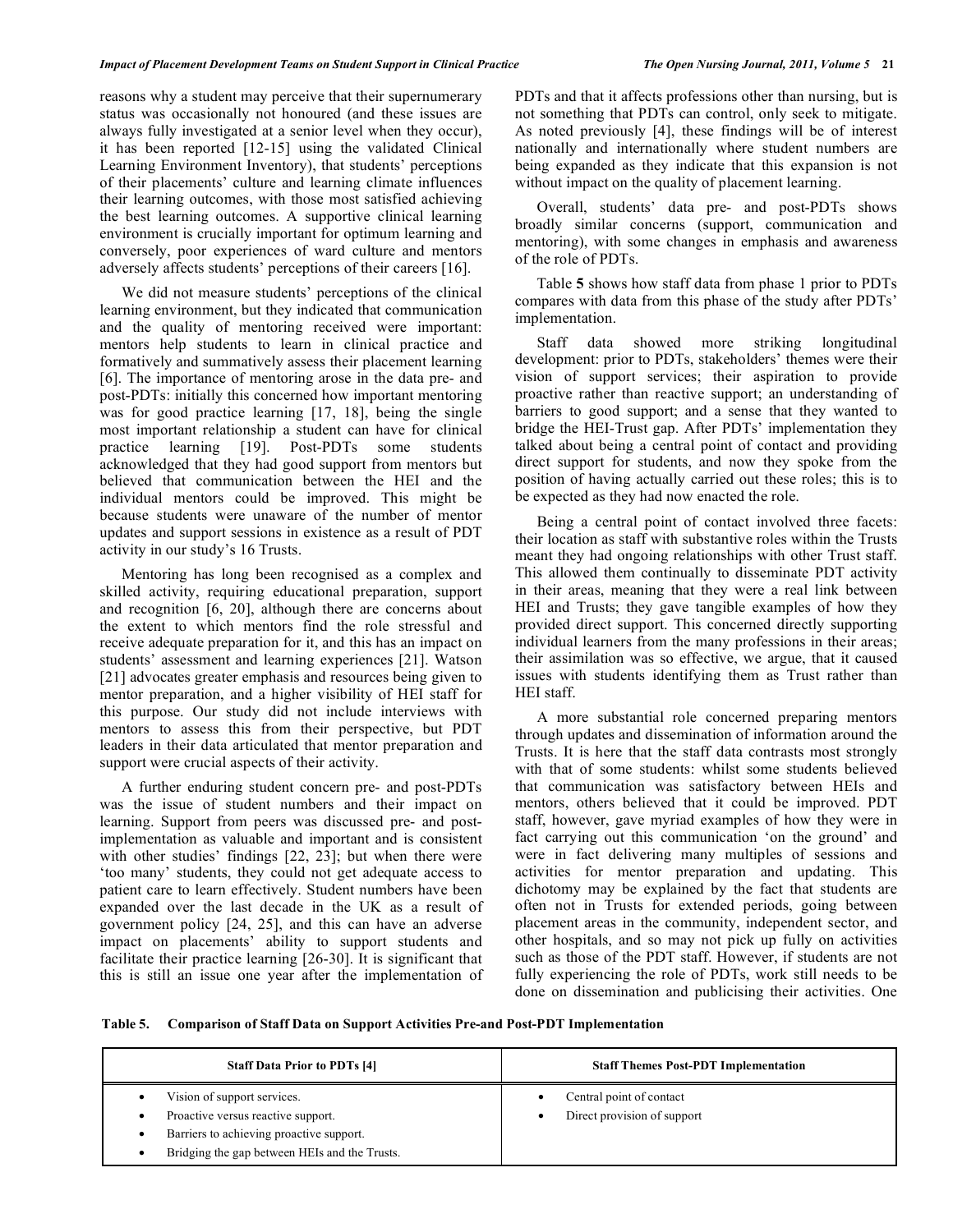development that will help with facilitating communication is an on-line electronic resource, which is 'going live' in 2010/2011. This will include an extensive data base of placement and allocation information, which is regularly updated by HEI and Trust staff, and is constantly available to mentors, ward mangers and students.

 PDT staff have in place structures of support that address many of the students' requirements and concerns; they are addressing students' needs for local support and mentor preparation on a daily basis. The structures created by PDTs also address the need to invest more resources and give a higher profile to the mentoring role [18] to support mentors more effectively [31]. We were not able to quantify it in our study but PDT activity seems to address a need expressed elsewhere in the literature concerning recruitment and retention. There maybe some positive impact on recruitment and retention of students in clinical areas [10, 31, 32] as students with positive mentoring experiences evaluate their clinical learning well [19] and those with poor experiences leave [16].

 Although there is an international dimension to it [6], mentor preparation is particularly an issue in the UK. Here, the regulatory body (the Nursing and Midwifery Council) [33] has introduced new standards for practice learning, including 'sign-off mentors' (already well-established in midwifery), who take final responsibility at ward level for indicating that a student should be admitted to the professional register. These sign-off mentors require extra preparation and support in order to be effective, and this is also the responsibility of the PDTs.

## **LIMITATIONS**

 This is a qualitative evaluation, albeit one that takes place in one English region; it is bound up with the local context but is of interest and relevance to others nationally and internationally who are redesigning their structures for student support and considering mentoring [6]. One issue is that the student comparisons pre- and post-PDTs are between adult nursing students (pre), and adult nursing students and other non-medical healthcare professional students (post). Having illustrated the issues of student support with our largest student population of adult nursing students before PDTs [4], we then implemented PDTs as a multiprofessional initiative impacting on interprofessional education [5] and wanted to examine whether similar issues were in evidence amongst the non-medical healthcare professional students who form the rest of our faculty and are in the same placement areas. PDT staff were in many cases the same staff as those who responded to the initial interviews, which is perhaps why they have greater clarity and contrast in their data concerning the impact of PDTs.

## **CONCLUSIONS**

 This longitudinal evaluation of the impact of PDTs has indicated that our efforts to improve student support for multi-professional healthcare students have had some successes. Similar issues exist for students concerning communication, support and mentoring; however, these data reveal that whilst students did not necessarily equate PDTs with HEI communication, they had awareness of, and

exposure to, their work, and could give tangible examples of supportive PDT activities.

 Staff gave a different perspective, indicating that they were now embedded in and part of the placement organisation team, and were working hard to improve mentors' preparation and support. This is a necessary achievement given the NMC requirements concerning mentor preparation and 'sign-off' mentoring, and the impact that good mentoring can have on students' placement learning, recruitment and retention [10,16,19, 31, 32].

 From this study we recommend that more be done by PDT clinical and academic leads to make clear that PDT activity is a shared responsibility between the HEI and the placement providers. Whilst communication channels between HEI staff and individual mentors exist in the form of the mentor updates and the support PDTs deliver in clinical practice settings, students are not necessarily aware of this and so it needs to be made more visible to them at orientation and induction events. Our on-line placement data base should help in this objective.

 As a substantial and important PDT activity is the preparation and support of mentors [33], further research is necessary on the views of mentors, the effectiveness of their preparation and support, and the issues and challenges they face in this region and nationally. This is particularly important in light of the need for sign-off mentors, which have only recently been introduced across nursing professions in the UK by the NMC.

#### **AUTHORSHIP**

Study Design: GRW, LC, EW, LM, VH.

Data Collection and Analysis: LC & EW, LM, GRW.

Manuscript Preparation: GRW, LC, EW, LM, VH.

#### **ACKNOWLEDGEMENT**

VH led the operational implementation of PDTs.

## **FUNDING**

 Internally funded by the University of Plymouth Centre Of Excellence in Professional Placement Learning.

#### **REFERENCES**

- [1] European Network for Quality Assurance in Higher Education (ENQA). Standards and Guidelines for Quality Assurance in the European Higher Education Area. 2005. Available from http://www. enqa.eu/files/BergenReport210205.pdf. Accessed 5/1/2011.
- [2] Eaton JS. An overview of US Accreditation. Council of Higher Education Accreditation (undated). Available from http://www. chea.org/default.asp. Accessed 5/1/2011.
- [3] Department of Health Benchmarking pricing and national standard framework contract for professional health training. London, HMSO 2006.
- [4] Williamson GR, Callaghan L, Whittlesea E, Heath V. Improving student support using placement development teams: staff and student perceptions. J Clin Nurs 2010. DOI: 10.1111/j.1365- 2702.2010.03287.x.
- [5] Williamson GR, Callaghan L, Whittlesea E, Heath V. Placement Development Teams and Interprofessional Learning in healthcare education. J Clin Nurs 2010 doi: 10.1111/j.1365-2702.2010.0363 7.x. *In press*
- [6] Lothian & Borders Mentorship Steering Group. International Perspectives on Mentorship. Mentorship in Practice Study & Networking Day 2010. Available on-line at http://staff.napier.ac.